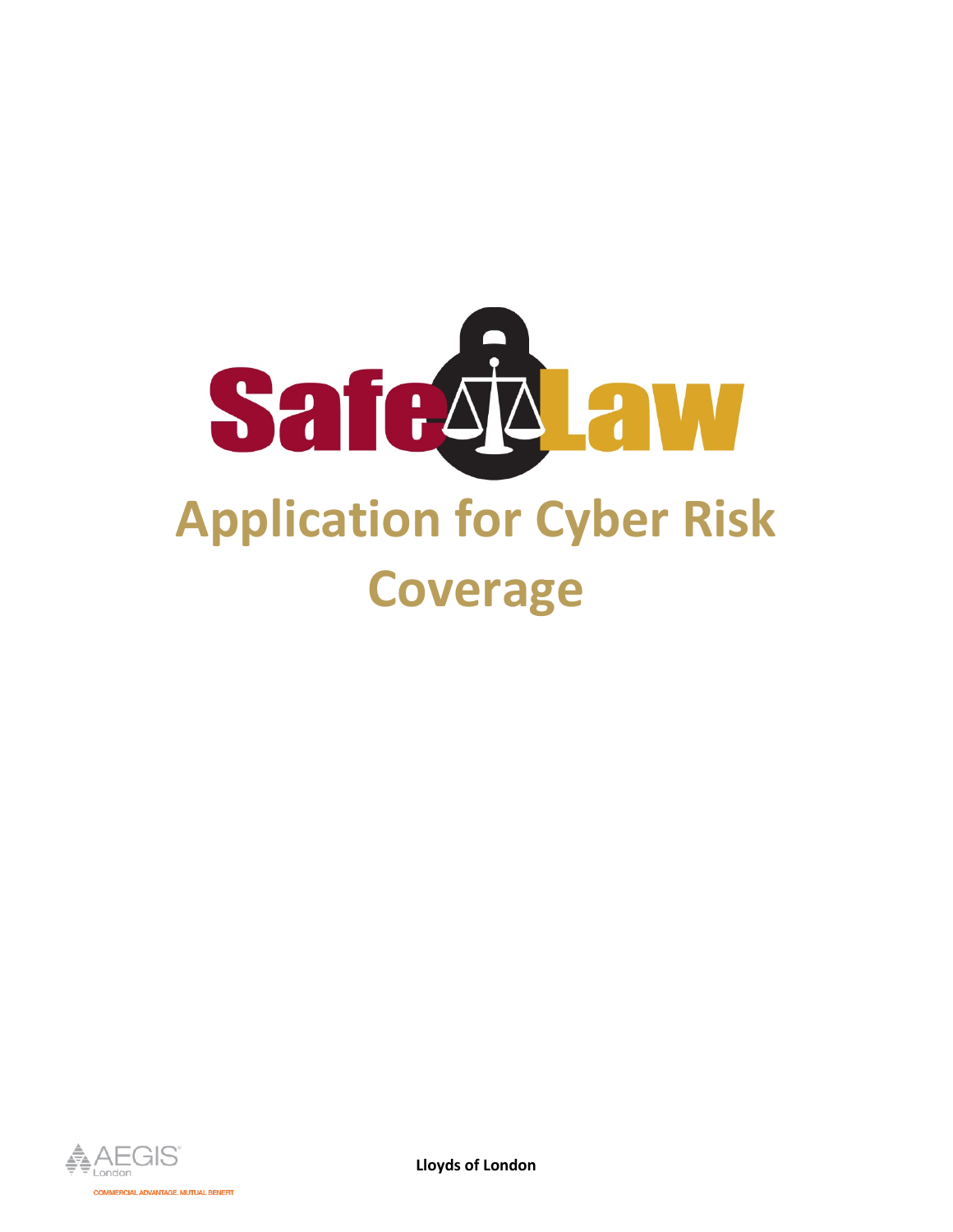## **SAFELAW APPLICATION**

**NOTICE: THE POLICY FOR WHICH THIS APPLICATION IS MADE IS A CLAIMS MADE AND REPORTED POLICY SUBJECT TO ITS TERMS. THIS POLICY APPLIES ONLY TO ANY CLAIM FIRST MADE AGAINST THE INSUREDS DURING THE POLICY PERIOD OR ANY EXTENDED REPORTING PERIOD AND REPORTED TO US PURSUANT TO THE TERMS OF THE POLICY ARISING FROM ANY CIRCUMSTANCES WHICH TOOK PLACE ON OR AFTER ANY RETROACTIVE DATE SPECIFIED IN THE SCHEDULE AND BEFORE THE EXPIRY DATE OF THE POLICY PERIOD. AMOUNTS INCURRED AS CLAIMS EXPENSES SHALL REDUCE AND MAY EXHAUST THE LIMIT OF LIABILITY AND ARE SUBJECT TO THE DEDUCTIBLE. PLEASE READ THE POLICY CAREFULLY**

## APPLICATION'S INSTRUCTIONS

ALL QUESTIONS MUST BE ANSWERED COMPLETELY; PLEASE TYPE OR PRINT CLEARLY; THIS APPLICATION MUST BE SIGNED AND DATED BY A PRINCIPAL OF THE FIRM.

## **COMPANY DESCRIPTION**

| Name of Company:                                       |                |  |
|--------------------------------------------------------|----------------|--|
| Address:                                               |                |  |
| Names and URLs of all subsidiary companies<br>(if any) |                |  |
| <b>Contact Name:</b>                                   | Contact Email: |  |

**1.** Please provide the following:

i) Number of Partners:  $\begin{array}{ccc} \hline \end{array}$  Number of Partners:

ii) Number of Lawyers (other than partners):

**MERCIAL ADVANTAGE. MUTUAL BENEFIT** 

the contract of the contract of the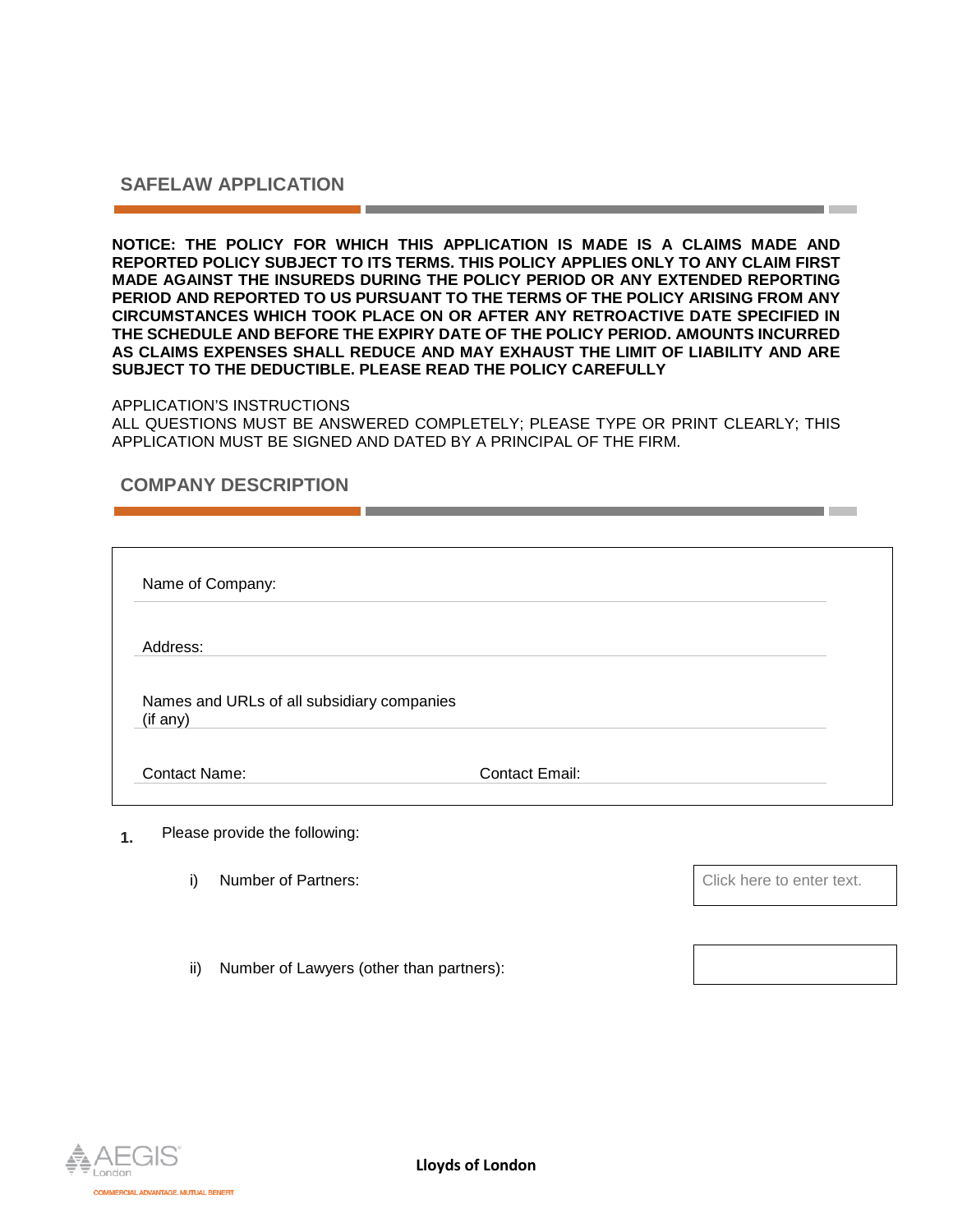|                  | <b>Prior Year</b> | <b>Current Year</b> | <b>Forecast Year</b><br>(estimate) |
|------------------|-------------------|---------------------|------------------------------------|
| Total<br>Revenue |                   |                     |                                    |
|                  |                   |                     |                                    |

**2.** Please indicate your areas of practice as a percentage of billings for the past 12 months.

*NOTE: We can use area of practice description from in your latest LPL application for this section*

| <b>Area of Practice</b>       | % of            | <b>Area of Practice</b>                    | % Of            |
|-------------------------------|-----------------|--------------------------------------------|-----------------|
|                               | <b>Billings</b> |                                            | <b>Billings</b> |
| Administrative Law            |                 | <b>International Law</b>                   |                 |
| <b>Admiralty Defense</b>      |                 | <b>Investment Money Manger</b>             |                 |
| <b>Admiralty Marine</b>       |                 | Juvenile                                   |                 |
| Adoptions                     |                 | <b>Labor Unions</b>                        |                 |
| Arbitration/Mediation         |                 | Labor/Employee                             |                 |
| Banking                       |                 | Labor/Management                           |                 |
| Bankruptcy                    |                 | <b>Landlord Tennant/Leases</b>             |                 |
| <b>BI/PI Defense</b>          |                 | Lobbying                                   |                 |
| <b>Bonds</b>                  |                 | <b>Local Government</b>                    |                 |
| <b>Business Transactions</b>  |                 | <b>Medical Malpractice Defense</b>         |                 |
| Civil Rights                  |                 | <b>Medical Malpractice Plaintiff</b>       |                 |
| Civil/General Litigation      |                 | Mergers & Acquisitions                     |                 |
| <b>Class Action Plaintiff</b> |                 | <b>Municipal Law</b>                       |                 |
| Collection                    |                 | Oil & Gas Mining                           |                 |
| <b>Commercial Defense</b>     |                 | Oil & Gas Title                            |                 |
| <b>Commercial Law</b>         |                 | Patent, Trademark, Copyright - Filing      |                 |
| <b>Construction Law</b>       |                 | Patent, Trademark, Copyright<br>Litigation |                 |
| <b>Consumer Claims</b>        |                 | Patent, Trademark, Copyright               |                 |
|                               |                 | Prosecution                                |                 |
| Contracts                     |                 | Plaintiff BI/PI (Non Product Liability)    |                 |
| <b>Corporate Formation</b>    |                 | <b>Product Liability Plaintiff</b>         |                 |
| <b>Corporate General</b>      |                 | <b>Real Estate Closings/General</b>        |                 |
| Corporate Litigation          |                 | <b>Real Estate Commercial Title</b>        |                 |
| <b>Criminal Law</b>           |                 | <b>Real Estate Development</b>             |                 |
| <b>Divorce</b>                |                 | <b>Real Estate Investment Trusts</b>       |                 |
| <b>Employment Law</b>         |                 | Real Estate Limited Partnership            |                 |
| Entertainment                 |                 | <b>Real Estate Residential Title</b>       |                 |
| <b>Environmental Law</b>      |                 | Real Estate Syndication                    |                 |
| <b>ERISA</b>                  |                 | <b>Securities</b>                          |                 |
| <b>Estate Planning</b>        |                 | <b>Taxation Opinions</b>                   |                 |
| Estate/Trust/Probate          |                 | <b>Taxation Preparation</b>                |                 |

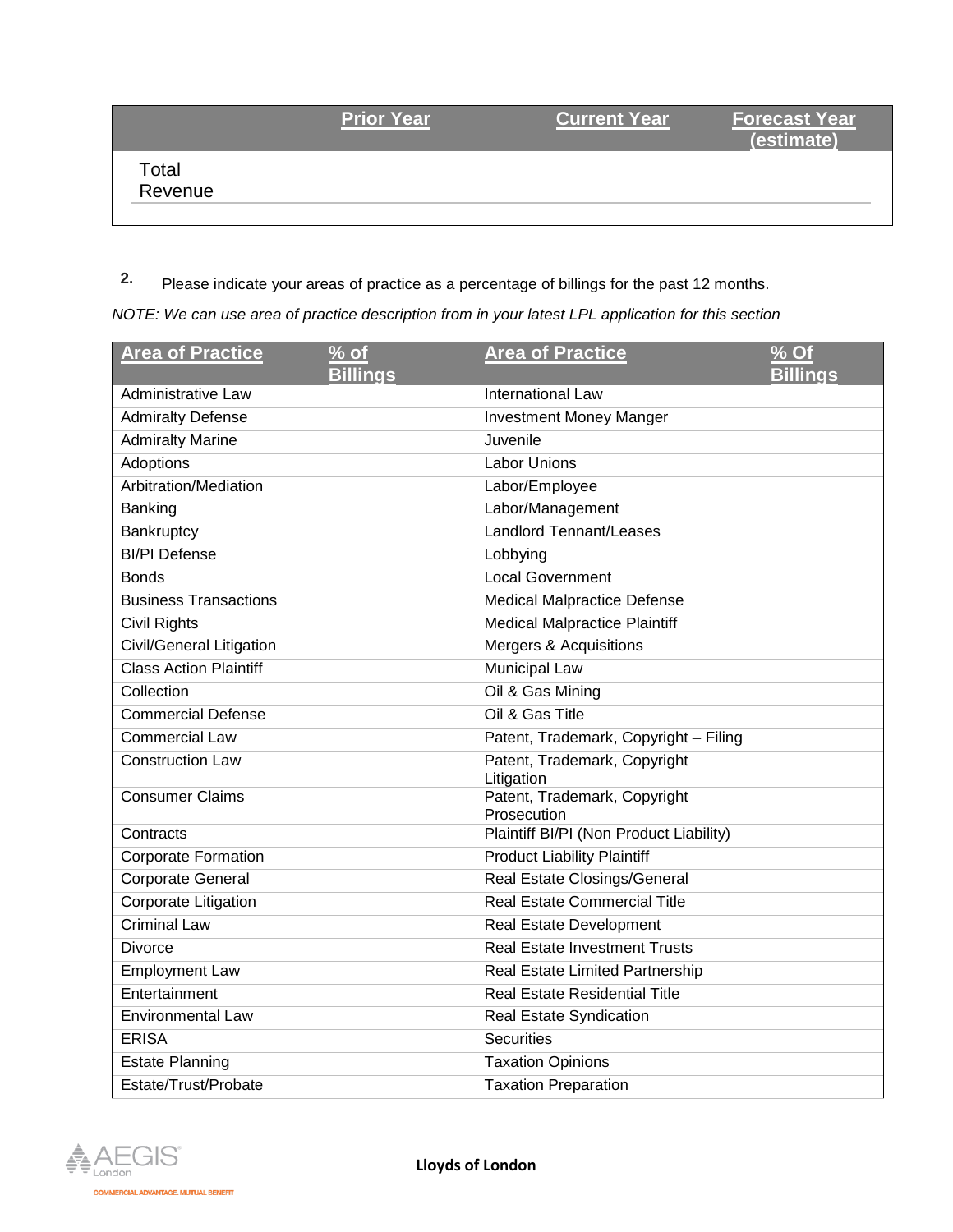| Family Law - (Non-<br>Divorce) | <b>Taxation Representation</b>        |      |
|--------------------------------|---------------------------------------|------|
| Fiduciary                      | Traffic                               |      |
| Foreclosures                   | Wills                                 |      |
| Foreign Law                    | <b>Workers Compensation Defense</b>   |      |
| Guardianships                  | <b>Workers Compensation Plaintiff</b> |      |
| Immigration/Naturalization     | Other: (Please Describe Below)        |      |
| Insurance Defense              |                                       |      |
|                                | Total                                 | 100% |

**3.** Please provide the following:

| Lawyers Professional Liability Policy Limit, Retention and |
|------------------------------------------------------------|
| Premium:                                                   |

ii) A copy of your expiring Lawyers Professional Liability Policy Application

**4.** Have **you** had any computer or information **security incidents** during the past **three years**? An **incident** includes any interruption, suspension or unauthorised access, intrusion, breach, compromise or use of your computer systems, including embezzlement, fraud, theft of proprietary information, denial of service, electronic vandalism or sabotage, computer virus or other similar incidents. **Y □ N** □

| 5. | Has the Applicant or any director, officer, employee or other proposed Insured      |                 |  |  |
|----|-------------------------------------------------------------------------------------|-----------------|--|--|
|    | given written notice under the provisions of any prior or current cyber risk, media |                 |  |  |
|    | or network security policy of specific facts or circumstances which may give or     | $Y \Box N \Box$ |  |  |
|    | have given rise to a Claim being made against any proposed Insured?                 |                 |  |  |

- **6.** Has the Applicant or any director, officer, employee or other proposed Insured given written notice under the provisions of any prior or current errors or omissions, professional liability or lawyers professional liability policy of specific facts or circumstances which may give or have given rise to a Cyber Risk Claim being made against any proposed Insured? **Y** ☐ **N** ☐
- **7.** Does any Applicant, director, officer, employee or other proposed insured have knowledge or information of any fact, circumstance, situation, event or transaction which may give rise to a claim under the proposed SafeLaw insurance? **Y** □ N □